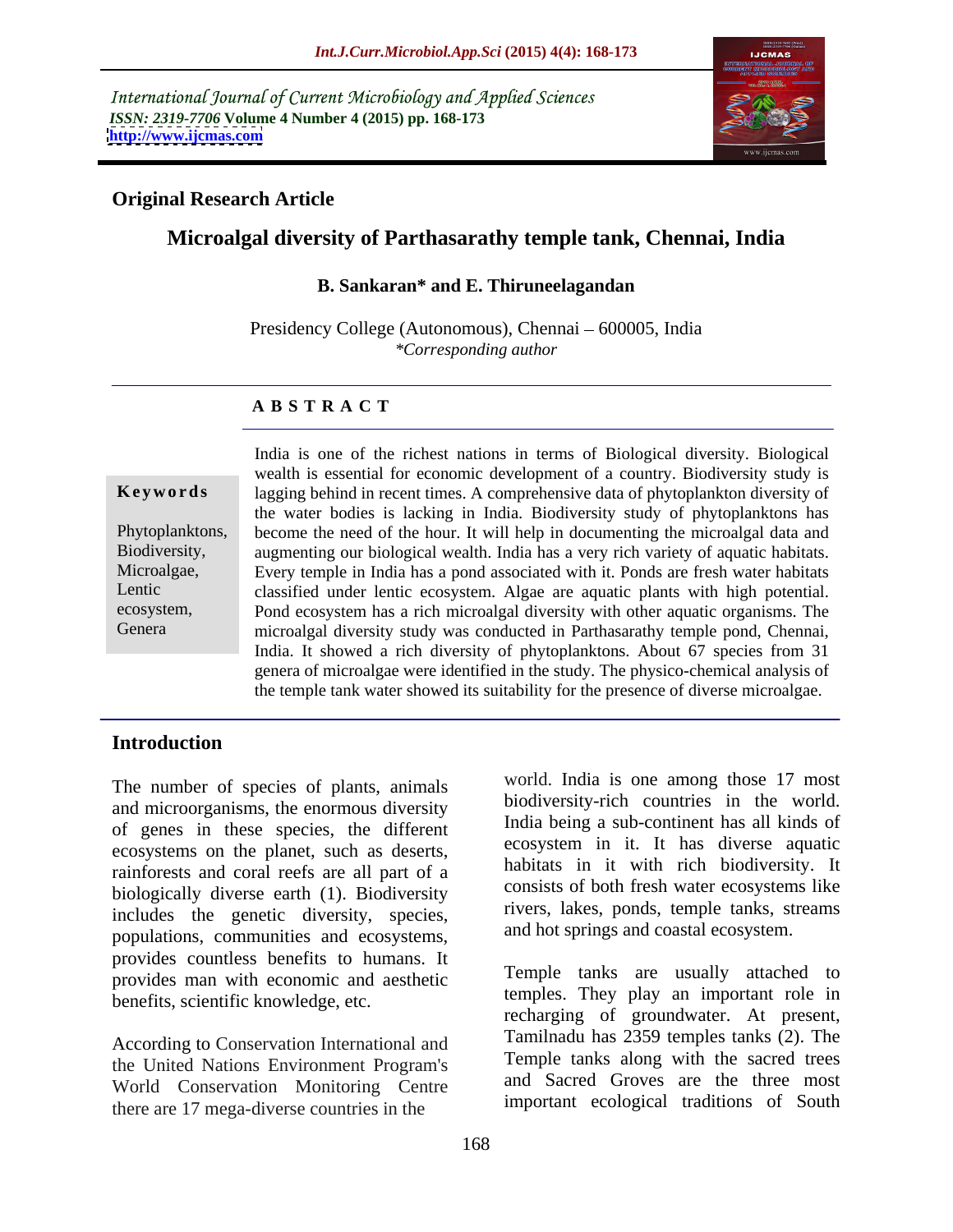India that have played a significant role in bears. Finally, algae can either be free living the protection and preservation of the oriental protection with other organisms environment (3). Each village in South India (Lichens). They possess chlorophyll and can is associated with a temple, and each temple manufacture their own food through the with a tank. The temple tanks are considered process of photosynthesis. Algae have been to be sacred, due to the reverence shown by estimated to include anything from 30000 to the devotees. The temple tanks serve multiple purposes. The water is used for religious purposes, ritual baths and the Algae perform roughly 50% of the

components. It is rich in flora and fauna like any other freshwater ecosystem. population is enormous in temple tanks.

Algae represent a large group of organisms macroalgae as food is from time unicellular and multicellular eukaryotes. A precise definition of the group is elusive; higher (land) plants, whereas their distinguishing features from other plant groups are varied and more subtle (4).

the Great Salt Lake, Utah, and the Dead Sea,

more than 1 million species  $(5)$ .

annual float festival, and also for the all photosynthesis on this planet (6) and thus important task of water harvesting. are instrumental in supporting the biosphere. Temple tanks are examples of pond important for the open sea environment, as it ecosystem. It has its own biotic and abiotic contributes most of the organic carbon Algae perform roughly 50% of the The phytoplankton community is extremely available to pelagic food chains (7).

Phytoplanktons play an important role as Commercial products are obtained from producers of this ecosystem. The microalgae macroalgae for a very long time. The representing many taxonomic divisions. immemorial. Microalgae are an important Algae are photosynthetic organisms that source of vitamins, minerals, proteins, include prokaryotes (Cyanobacteria) and polyunsaturated fatty acids, antioxidants, they share many obvious characteristics with pregnant women, vegetarians and patients products include Agar, Carrageenan, Alginate, Diatomaceous earth, etc. Using macroalgae as food is from time etc. (8, 9). Edible oils from microalgae rich in some PUFAs are suitable for children, with fish allergies.

Microalgae are the photosynthetic organisms recently in oblivion, uncared for and in the first levels of the aquatic food-chains, unrecognized, have shot into fame and on which an ever growing part of our food popularity owing to a host of their innate will have to come from. Our challenge is to properties that make them ideal organisms domesticate these plants, as we have done for use in a variety of ways to meet our with higher plants, to allow us to manage needs and to promise us a bright future (10). their large scale production for a wide range The high protein content of various of applications, including feeds. microalgal species is one of the main Algae commonly grow in fresh water and unconventional source of proteins, and as seawater, and several species grow in microalgae are capable of synthesizing all extremely high-salt environments, such as amino acids, they can also be a source of the in Israel. Algae also grow in soils, inside quality of most examined algae is equal, rocks, in snow fields, and in more exotic sometimes even superior in comparison to locations, such as the fur of sloths and polar conventional plant proteins (11). AlreadyMicroalgae and Cyanobacteria, until reasons to consider them as an essential ones. Moreover, the average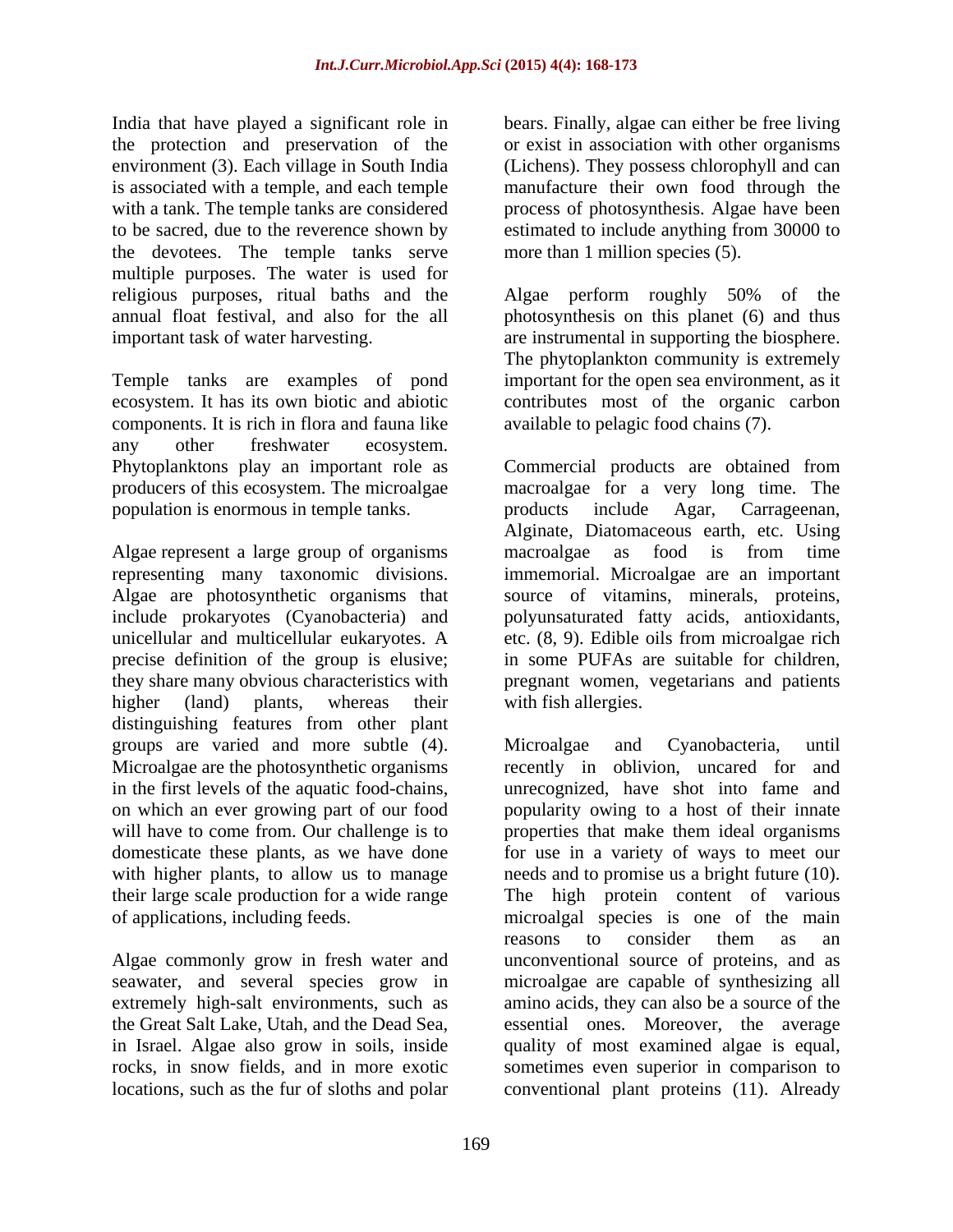many microalgae are been used as single The name of the area in which the pond is dominating species among the microalgae among to its historic existence as

Microalgae can play an important role in the future. Microalgae are a potentially great source of natural compounds, which could be used as functional ingredients (9). They The study was done for six months from are one of the potential sources of foods and feeds provided by Nature with the potential to feed an ever growing and affluent samples were collected randomly from population. Microalgae possess many unique and interesting biochemical properties that are playing an increasingly important role in many aspects of daily lives that microalgae incorporation in feeds terms of productivity, are very similar regarding photosynthetic efficiency and may be cultivated in non-arable areas. many microalge are built by the mean of the sate was distributed the pond is a small of the name of the area in the name of the name of the sate of the sate of the sate of the same of the same of the same of the same of th

diversity of algae. It includes documenting the number of species in a temple pond in

### **Materials and Methods**

The present study area was Parthasarathy temple tank, Chennai, India. Parthasarathy The species identification revealed that there temple is an  $8<sup>th</sup>$  century Hindu Vaishnavite was very high diversity of microalgae in the

cell protein. *Spirulina* is the most present is called as Triplicane. It owes its used as single cell protein. *Tiruvallikeni* or *Tiru-Alli-Keni* (Sacred Lily name to its historic existence as Pond, in Tamil) denoting the pond in front of the temple. The geographic coordinates of this temple pond is 13.05°N 80.28°E.

> November 2013 to April 2014. The samples were collected twice a month. The water different spots in pond.

from nutrition through to energy production plastic water jug by scooping up the water (12). Beside the nutritional improvement from the pond surface. The water sample versus higher plants may bring to animals pond water solution in glass jars. It was health, they are the only biomass material brought to the laboratory immediately and that allows production with daily harvest all was observed under light microscope for year round. This could bring more security identifying microalgae. The study was of supply on raw materials to the feed performed for six months periodically. The market. They also possess advantages in physico-chemical parameters of the pond The water sample was collected from the pond. The water was collected using a was immediately fixed with 4% formalin water was also analysed in Tamil Nadu Water Supply and Sewerage Board.

Microalgae are being suitable for extraction samples were observed using compound of many commercial important products. light microscope. Species identification of Identifying and cultivating microalgae microalgae was made by placing a drop on a becomes very important. Biodiversity study glass slide. The microalgal cultures were of microalgae in various aquatic and microscopically examined using Olympus terrestrial habitats is the need of the hour. (HB) microscope and microphotographs The present study is concerned with species were taken using Nikon digital camera Chennai. monographs. (13, 14, 15). Internet resources Microalgae present in collected water (Coolpix E8400). Microalgae identification was done with the aid of standard books and were also used for identification.

# **Result and Discussion**

century Hindu Vaishnavite was very high diversity of microalgae in the study area. There was very high number of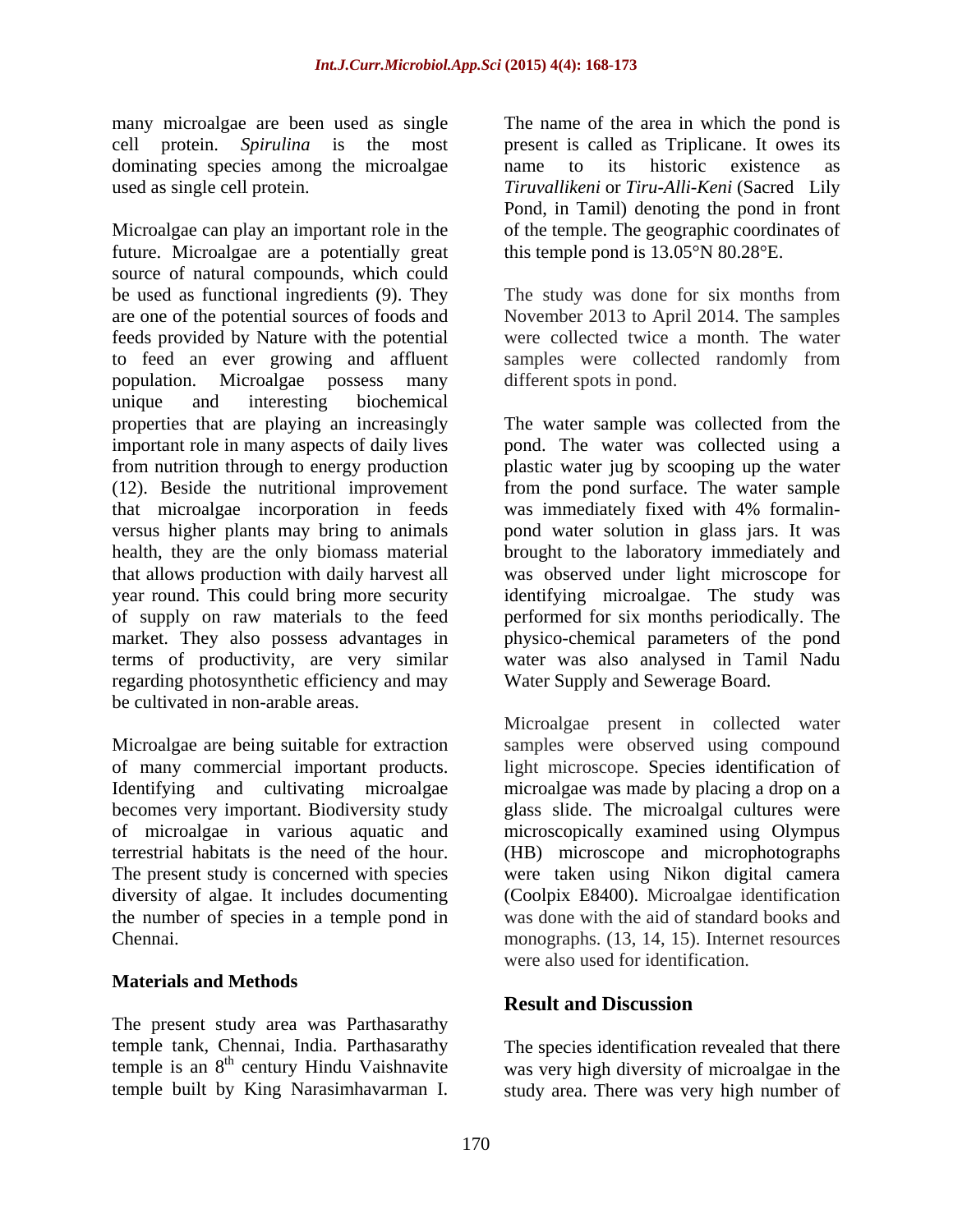Microalgae studied in the pond had 63 availability (Biggs, 1996). Microscopic species under 37 Genera. About 56 species analysis of water samples collected from were representatives of Green algae under 30 Genera. The number of species of the diversity and density of algal species and *Scenedesmus* was high and it was provides potentially useful early warning represented by 12 species. It is followed by *Tetraedron* represented by eight species. *Cosmarium* was represented by four species. Three species of *Pediatrum* was identified. described species worldwide the best source *Micractinium*, *Kirchneriella*, *Ankistrodesmus*, *Tetrastrum*, *Dictyosphaerium* and *Schroederia* had a opinion to come up with a figure of 1.9 representation of two species. Blue green Million species (17). Among 1.9 Million algae were represented by six genera. Only described species, the number of described

Algae are the primary producers of the (16) and the (18) relied on AlgaeBase for aquatic ecosystem, an area that covers 71% their figures. So we should look for the of the Earth's surface. Algae occur in current numbers there (as of June 2012). oceans, lakes, ponds and streams as well as on and in soil, rocks, ice, snow, plants and animals. In total, 40% of global photosynthesis is contributed by algae. yet to be described. About totally there are These are at least seven distinct 72536 algae identified till date. phylogenetic lineages that arose independently during geological time and Microalgal diversity study of algae not only that evolved at different rates (based upon provides an opportunity to unearth the new molecular clocks). Consequently, the algae species existing in this world. It also helps in *in toto* do not form a single, cohesive group, culturing few species and finding its and they must be considered a polyphyletic biochemicals and finding its commercially

Algae being a vital group of plants in astaxanthin, vitamins, amino acids, evaluating water quality. They are suited to

green algae followed by Blue green algae water quality assessment because of their and a Diatom. Green algae dominated with nutrient needs, rapid reproduction rate and 60 species followed by blue green with six very short life cycle. Algal community species and one diatom (Table -1). variability over time can result from seasonal changes in temperature and light lakes, streams and other bodies determines signs of deteriorating conditions.

one species of diatom was identified. algae should be analysed. Most of the With respect to the total number of of information is provided by (16). He has used a mixture of databases and expert reliable estimates of algal species, such as AlgaeBase list shows that the total number of algal species described up to June 2012 is 43918. Around 28618 more is identified but

assemblage. importance. High value biochemicals from aquatic ecosystem are important component antioxidants, polyunsaturated fatty acids of biological monitoring programs for (PUFAs) and polysaccharides which form micro-algae comprise of  $\beta$ -carotene, astaxanthin, vitamins, amino acids, an important commercial market (19).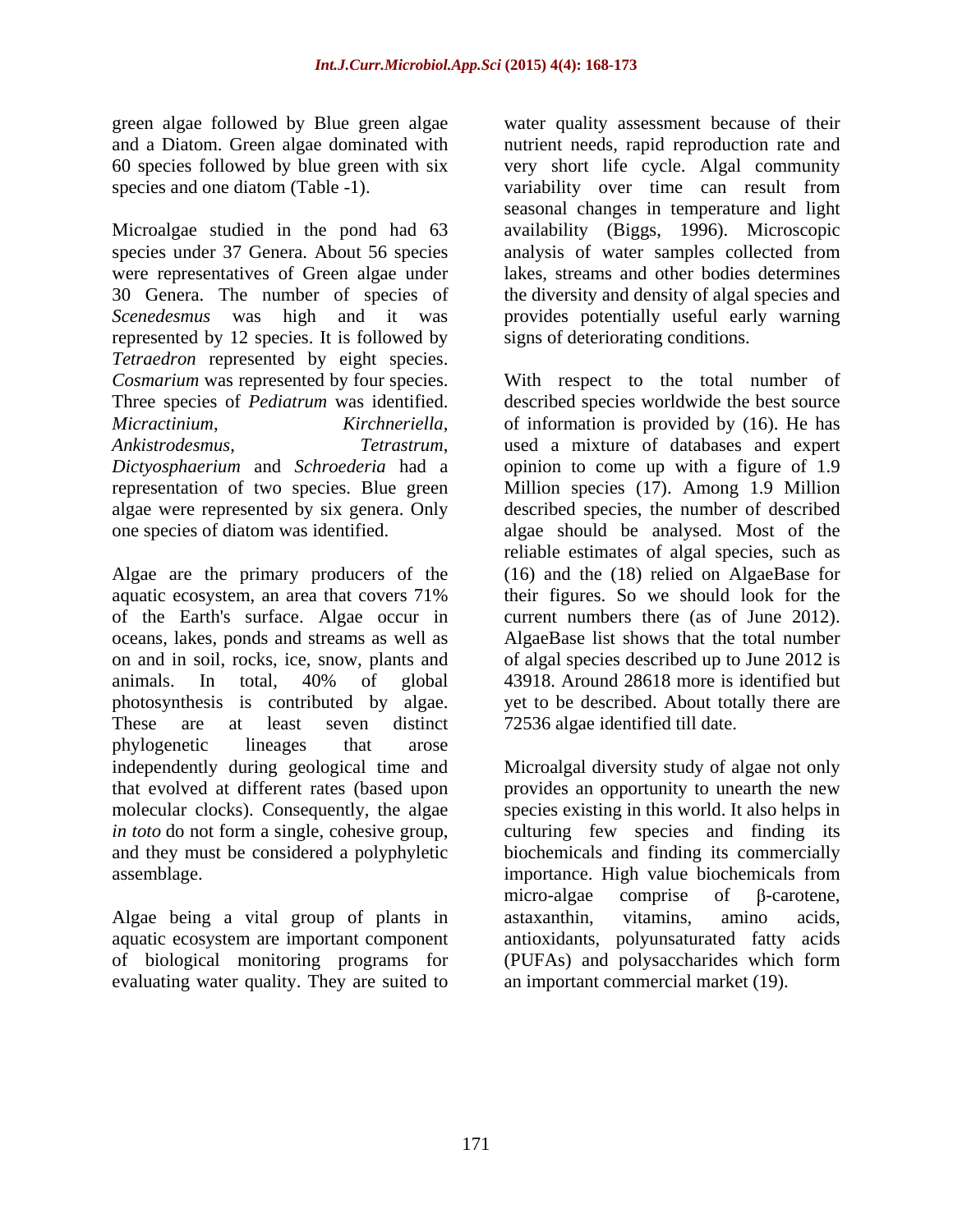| S.No.           | <b>Species</b>                   |    | S.No. Species                |
|-----------------|----------------------------------|----|------------------------------|
|                 | Cyanobacteria (Blue green algae) | 34 | Pediastrum simplex           |
|                 | Anabaena sp                      | 35 | Phacus sp                    |
|                 | Arthrospira platensis            | 36 | Pseudotetradesmus sp         |
|                 | Coelosphaerium sp                | 37 | Scenedesmus acutus           |
|                 | Microcystis sp                   | 38 | Scenedesmus arcuatus         |
|                 | Merismopedia sp                  | 39 | Scenedesmus armatus          |
|                 | Oscillatoria sp                  | 40 | Scenedesmus bernardii        |
|                 | Chlorophyta (Green algae)        | 41 | Scenedesmus denticulatus     |
|                 | Ankistrodesmus falcatus          | 42 | Scenedesmus dimorphus        |
|                 | Ankistrodesmus sp                | 43 | Scenedesmus insignis         |
| -9              | Botryococcus sp                  | 44 | Scenedesmus javanensis       |
| 10              | Carteria sp                      | 45 | Scenedesmus maximus          |
| 11              | Chlamydomonas sp                 | 46 | Scenedesmus obliquus         |
| 12              | Chlorella sp                     | 47 | Scenedesmus quadrispina      |
| <sup>13</sup>   | Chlorococcum sp                  | 48 | Scenedesmus sp               |
| 14              | Closterium sp                    | 49 | Schroederia planktonica      |
| 15              | Closterium venus                 | 50 | Schroederia setigera         |
| 16              | Cosmarium contractum             | 51 | Selenastrum sp               |
| 17              | Cosmarium depressum              | 52 | Staurastrum sp               |
| 18              | Cosmarium quadrifarium           | 53 | Tetradesmus sp               |
| 19              | Cosmarium sp                     | 54 | Tetraedriella sp             |
|                 | Crucigenia sp                    | 55 | Tetraedron arthrodesmi forme |
| $\frac{20}{21}$ | Dictyosphaerium pulchellum       | 56 | Tetraedron minimum           |
|                 | Dictyosphaerium sp               | 57 | Tetraedron muticum           |
| $\frac{22}{23}$ | Euglena sp                       | 58 | Tetraedron regulare          |
| 24              | Golenkiniopsis sp                | 59 | Tetraedron sp                |
| 25              | Kirchneriella contorta           | 60 | Tetraedron triangulare       |
| 26              | Kirchneriella lunaris            | 61 | Tetraedron trigonum          |
| 27              | Korshikoviella sp                | 62 | Tetraedron trilobulatum      |
| 28              | Micractinium pusillum            | 63 | Tetraspora sp                |
| 29              | Micractinium sp                  | 64 | Tetrastrum punctatum         |
| 30              | Monoraphidium sp                 | 65 | Tetrastrum staurogeniaeforme |
| 31              | Pandorina sp                     | 66 | Treubaria sp                 |
| 32              | Pediastrum duplex                |    | Bacillariophyta (Diatoms)    |
| 33              | Pediastrum ovatum                | 67 | Nitzschia sp                 |

| <b>Table.1</b> List of microalgae identified from Parthasarathy temple pond |  |
|-----------------------------------------------------------------------------|--|
|                                                                             |  |

Microalgal research has many advantages as Microalgae are tapped as a source for useful they have the ability to convert CO2 to useful materials through photosynthesis.<br>Microalgae are used as single cell protein as Microalgal research has many advantages as<br>
they have the ability to convert CO2 to<br>
useful materials through photosynthesis.<br>
Microalgae are used as single cell protein as<br>
food supplement. They are used as human<br>
regulat

secondary metabolites.

Microalgae are used as single cell protein as Recently, algae have been associated with food supplement. They are used as human regulating environmental pollution. These nutritional supplements, as animal feed can help in removing pollutants from the additives, in aquaculture, and in cosmetics. surroundings, restoring contaminated sites and preventing further pollution.